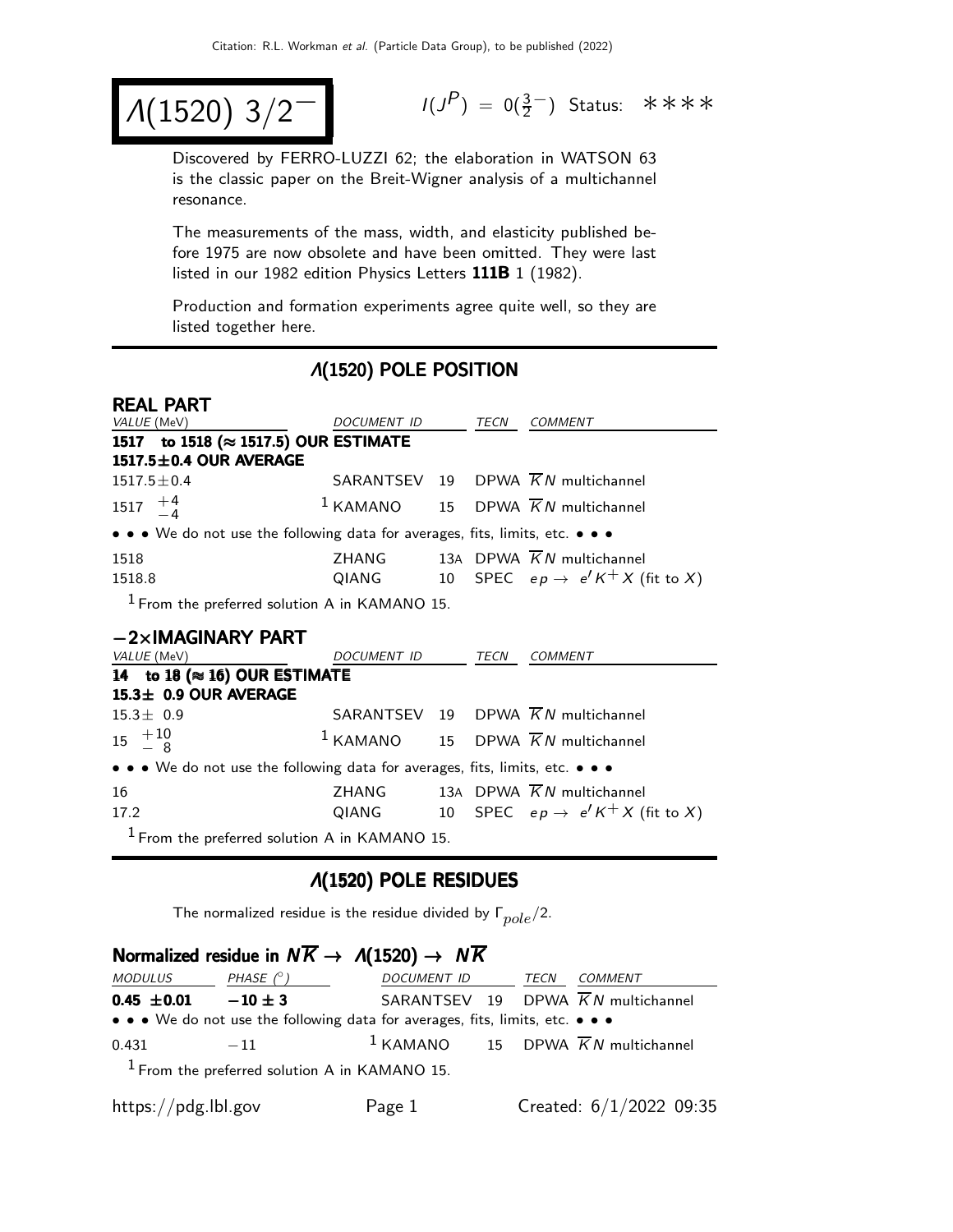|                 |                                                 | Normalized residue in $N\overline{K} \to A(1520) \to \Sigma \pi$                     |                     |
|-----------------|-------------------------------------------------|--------------------------------------------------------------------------------------|---------------------|
| <b>MODULUS</b>  |                                                 | PHASE (°) DOCUMENT ID TECN COMMENT                                                   |                     |
|                 |                                                 | <b>0.44 ±0.01</b> $-15 \pm 3$ SARANTSEV 19 DPWA $\overline{K}N$ multichannel         |                     |
|                 |                                                 | • • • We do not use the following data for averages, fits, limits, etc. • • •        |                     |
| 0.435           | $-10$                                           | <sup>1</sup> KAMANO 15 DPWA $\overline{K}N$ multichannel                             |                     |
|                 | $1$ From the preferred solution A in KAMANO 15. |                                                                                      |                     |
|                 |                                                 | Normalized residue in $N\overline{K} \to \Lambda(1520) \to \Lambda \eta$             |                     |
| MODULUS         |                                                 | PHASE (°) DOCUMENT ID TECN COMMENT                                                   |                     |
|                 |                                                 | <b>0.013±0.003</b> 116 ± 3 SARANTSEV 19 DPWA $\overline{K}N$ multichannel            |                     |
|                 |                                                 | Normalized residue in $N\overline{K} \to \Lambda(1520) \to \Sigma(1385)\pi$ , S-wave |                     |
| <b>MODULUS</b>  | PHASE $(^\circ)$                                | DOCUMENT ID                                                                          | <b>TECN COMMENT</b> |
|                 |                                                 | • • • We do not use the following data for averages, fits, limits, etc. • • •        |                     |
| $-123$<br>0.431 |                                                 | <sup>1</sup> KAMANO 15 DPWA $\overline{K}N$ multichannel                             |                     |
|                 | $1$ From the preferred solution A in KAMANO 15. |                                                                                      |                     |
|                 |                                                 | Normalized residue in $N\overline{K} \to \Lambda(1520) \to \Sigma(1385)\pi$ , D-wave |                     |
| MODULUS         |                                                 | PHASE (° ) DOCUMENT ID                                                               | TECN COMMENT        |
|                 |                                                 | • • • We do not use the following data for averages, fits, limits, etc. • • •        |                     |
| 0.0141          | 122                                             | <sup>1</sup> KAMANO 15 DPWA $\overline{K}N$ multichannel                             |                     |

1 From the preferred solution A in KAMANO 15.

Λ(1520) MASS

| VALUE (MeV)                |      | <b>EVTS</b>                                                  | DOCUMENT ID   |    | TECN | <i>COMMENT</i>                                 |
|----------------------------|------|--------------------------------------------------------------|---------------|----|------|------------------------------------------------|
| 1518                       |      | to 1520 ( $\approx$ 1519) OUR ESTIMATE                       |               |    |      |                                                |
|                            |      | 1519.42±0.19 OUR AVERAGE Error includes scale factor of 1.1. |               |    |      |                                                |
| $1518.5 + 0.5$             |      |                                                              | SARANTSEV 19  |    |      | DPWA $\overline{K}N$ multichannel              |
| $1519.6 + 0.5$             |      |                                                              | ZHANG         |    |      | 13A DPWA $\overline{K}N$ multichannel          |
| 1520.4 $\pm$ 0.6 $\pm$ 1.5 |      |                                                              | QIANG         | 10 |      | SPEC $ep \rightarrow e'K^{+}X$ (fit to X)      |
| $1517.3 \pm 1.5$           |      | 300                                                          | <b>BARBER</b> |    |      | 80D SPEC $\gamma p \rightarrow A(1520) K^+$    |
| $1517.8 + 1.2$             |      | 5k                                                           | <b>BARLAG</b> | 79 |      | HBC $K^- p 4.2 \text{ GeV}/c$                  |
| $1520.0 + 0.5$             |      |                                                              | ALSTON-       | 78 |      | DPWA $\overline{K}N \rightarrow \overline{K}N$ |
| $1519.7 + 0.3$             |      | 4k                                                           | CAMERON       | 77 | HBC  | $K^-$ p 0.96–1.36 GeV/c                        |
| 1519                       | $+1$ |                                                              | <b>GOPAL</b>  | 77 |      | DPWA $\overline{K}N$ multichannel              |
| $1519.4 + 0.3$             |      | 2000                                                         | CORDEN        | 75 | DBC. | $\mathcal{K}^-$ d 1.4–1.8 GeV/c                |

# Λ(1520) WIDTH

| <i>VALUE</i> (MeV) |                                    | EVTS | DOCUMENT ID   |    | TECN | <b>COMMENT</b>                                |
|--------------------|------------------------------------|------|---------------|----|------|-----------------------------------------------|
| 15                 | to 17 ( $\approx$ 16) OUR ESTIMATE |      |               |    |      |                                               |
|                    | $15.73 \pm 0.26$ OUR AVERAGE       |      |               |    |      |                                               |
| $15.7 \pm 1.0$     |                                    |      | SARANTSEV 19  |    |      | DPWA $\overline{K}N$ multichannel             |
| $17 + 1$           |                                    |      | ZHANG         |    |      | 13A DPWA $\overline{K}N$ multichannel         |
|                    | $18.6 \pm 1.9 \pm 1.0$             |      | QIANG         | 10 |      | SPEC $ep \rightarrow e'K^+X$ (fit to X)       |
| 16.3 $\pm$ 3.3     |                                    | 300  | <b>BARBER</b> |    |      | 80D SPEC $\gamma p \rightarrow A(1520) K^+$   |
| $16 + 1$           |                                    |      | GOPAL         | 80 |      | DPWA $\overline{K}N\rightarrow \overline{K}N$ |
|                    |                                    |      |               |    |      |                                               |
|                    | https://pdg.lbl.gov                |      | Page 2        |    |      | Created: $6/1/2022$ 09:35                     |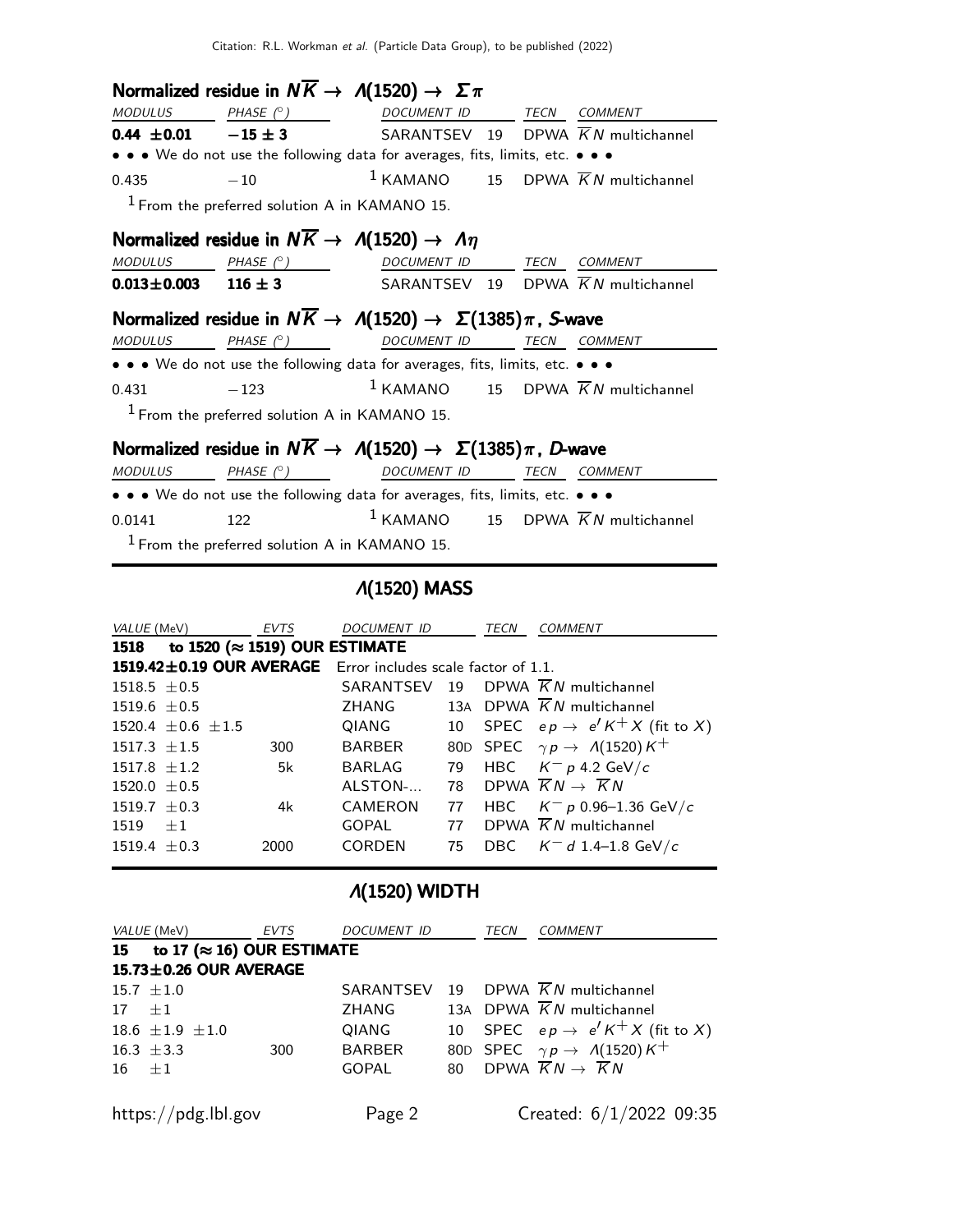Citation: R.L. Workman et al. (Particle Data Group), to be published (2022)

| $14 + 3$                                                               |                | 677  |                                                           |  |  | $^1$ BARLAG 79 HBC $K^-$ p 4.2 GeV/c           |
|------------------------------------------------------------------------|----------------|------|-----------------------------------------------------------|--|--|------------------------------------------------|
|                                                                        | $15.4 \pm 0.5$ |      | ALSTON- 78 DPWA $\overline{K}N \rightarrow \overline{K}N$ |  |  |                                                |
|                                                                        | $16.3 \pm 0.5$ | 4k l |                                                           |  |  | CAMERON 77 HBC $K^- p 0.96-1.36 \text{ GeV}/c$ |
|                                                                        | 15.0 $\pm$ 0.5 |      |                                                           |  |  | GOPAL 77 DPWA $\overline{K}N$ multichannel     |
|                                                                        | $15.5 \pm 1.6$ | 2000 |                                                           |  |  | CORDEN 75 DBC $K^- d 1.4-1.8 \text{ GeV}/c$    |
| <sup>1</sup> From the best-resolution sample of $A\pi\pi$ events only. |                |      |                                                           |  |  |                                                |

### Λ(1520) DECAY MODES

|                       | Mode                                                    | Fraction $(\Gamma_i/\Gamma)$ |
|-----------------------|---------------------------------------------------------|------------------------------|
| $\Gamma_1$            | $N\overline{K}$                                         | (45<br>$\pm 1$ ) %           |
| $\Gamma_2$            | $\Sigma \pi$                                            | $(42 \pm 1) \%$              |
| $\Gamma_3$            | $\Lambda \pi \pi$                                       | $(10 \pm 1) \%$              |
|                       | $\Gamma_4$ $\Sigma(1385)\pi$ , <i>S</i> -wave           |                              |
|                       | $\Gamma_5$ $\Sigma(1385)\pi$ , <i>D</i> -wave           |                              |
| $\Gamma_6$            | $\Sigma(1385)\pi$                                       |                              |
|                       | $\Gamma_7$ $\Sigma(1385)\pi(\rightarrow \Lambda\pi\pi)$ |                              |
|                       | $\Gamma_8$ $\Lambda(\pi\pi)$ <sub>S-Wave</sub>          |                              |
| $\Gamma$ <sub>9</sub> | $\sum \pi \pi$                                          | $(0.9 \pm 0.1) \%$           |
| $\Gamma_{10}$         | $\Lambda\gamma$                                         | $(0.85 \pm 0.15)$ %          |
| $\Gamma_{11}$         |                                                         |                              |

### Λ(1520) BRANCHING RATIOS

See "Sign conventions for resonance couplings" in the Note on  $\Lambda$  and  $\Sigma$ Resonances.

| $\Gamma(N\overline{K})/\Gamma_{\rm total}$                                    |               |    |             |                                                          |
|-------------------------------------------------------------------------------|---------------|----|-------------|----------------------------------------------------------|
| VALUE                                                                         | DOCUMENT ID   |    | <b>TECN</b> | <b>COMMENT</b>                                           |
| 0.45 to 0.47 OUR ESTIMATE                                                     |               |    |             |                                                          |
| $0.45 \pm 0.01$                                                               | SARANTSEV     |    |             | 19 DPWA $\overline{K}N$ multichannel                     |
| $0.47 \pm 0.04$                                                               | ZHANG         |    |             | 13A DPWA $\overline{K}N$ multichannel                    |
| $0.47 \pm 0.02$                                                               | GOPAL         | 80 |             | DPWA $\overline{K}N\rightarrow \overline{K}N$            |
| $0.45 \pm 0.03$                                                               | ALSTON-       |    |             | 78 DPWA $\overline{K}N \rightarrow \overline{K}N$        |
| $0.448 \pm 0.014$                                                             | <b>CORDEN</b> | 75 |             | DBC $K^- d 1.4-1.8 \text{ GeV}/c$                        |
| • • • We do not use the following data for averages, fits, limits, etc. • • • |               |    |             |                                                          |
| 0.43                                                                          |               |    |             | <sup>1</sup> KAMANO 15 DPWA $\overline{K}N$ multichannel |
| $0.47 \pm 0.01$                                                               | GOPAL         | 77 |             | DPWA See GOPAL 80                                        |
| 0.42                                                                          | MAST          |    |             | 76 HBC $K^- p \rightarrow \overline{K}^0 n$              |

1 From the preferred solution A in KAMANO 15.

| $\Gamma(\Sigma \pi)/\Gamma_{\rm total}$ |             |    |      | $\Gamma_2/\Gamma$                        |
|-----------------------------------------|-------------|----|------|------------------------------------------|
| VALUE                                   | DOCUMENT ID |    | TECN | <b>COMMENT</b>                           |
| 0.42 to 0.46 OUR ESTIMATE               |             |    |      |                                          |
| $0.43 \pm 0.01$                         | SARANTSEV   | 19 |      | DPWA $\overline{K}N$ multichannel        |
| $0.47 \pm 0.05$                         | ZHANG       |    |      | 13A DPWA $\overline{K}N$ multichannel    |
| $0.426 \pm 0.014$                       | CORDEN      |    |      | 75 DBC $K^- d$ 1.4-1.8 GeV/c             |
| $0.418 \pm 0.017$                       |             |    |      | BARBARO- 69B HBC $K^- p$ 0.28-0.45 GeV/c |
|                                         |             |    |      |                                          |
| https://pdg.lbl.gov                     | Page 3      |    |      | Created: $6/1/2022$ 09:35                |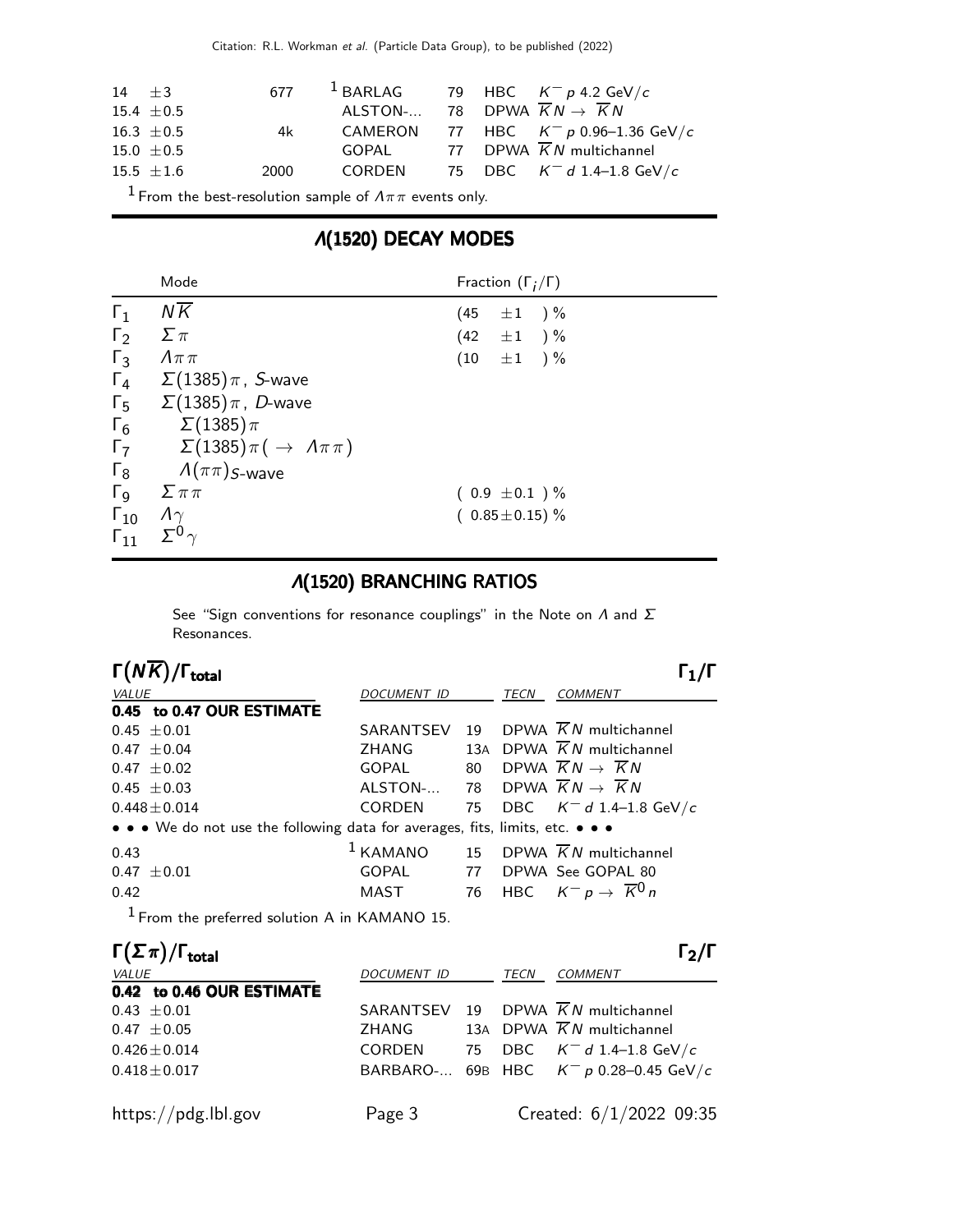• • • We do not use the following data for averages, fits, limits, etc. • • •

| 0.446 |     | $1$ KAMANO 15 DPWA $\overline{K}N$ multichannel |
|-------|-----|-------------------------------------------------|
| 0.46  | KIM | 71 DPWA K-matrix analysis                       |

1 From the preferred solution A in KAMANO 15.

| $\Gamma(\Sigma \pi)/\Gamma(N\overline{K})$                                                   |                    |      |            | $\Gamma_2/\Gamma_1$                                     |  |
|----------------------------------------------------------------------------------------------|--------------------|------|------------|---------------------------------------------------------|--|
| VALUE                                                                                        | <b>DOCUMENT ID</b> |      | TECN       | <b>COMMENT</b>                                          |  |
| 0.9 to 1.0 OUR ESTIMATE                                                                      |                    |      |            |                                                         |  |
| $0.98 \pm 0.03$                                                                              |                    |      |            | <sup>1</sup> GOPAL 77 DPWA $\overline{K}N$ multichannel |  |
| $0.82 \pm 0.08$                                                                              |                    |      |            | BURKHARDT 69 HBC $K^- p$ 0.8-1.2 GeV/c                  |  |
| $1.06 \pm 0.14$                                                                              | SCHEUER            |      |            | 68 DBC $K^- N$ 3 GeV/c                                  |  |
| $0.96 \pm 0.20$                                                                              | DAHL               | 67   |            | HBC $\pi^- p 1.6-4 \text{ GeV}/c$                       |  |
| $0.73 \pm 0.11$                                                                              | DAUBER             | 67   |            | HBC $K^- p 2 \text{ GeV}/c$                             |  |
| • • • We do not use the following data for averages, fits, limits, etc. • • •                |                    |      |            |                                                         |  |
| $1.06 \pm 0.12$                                                                              | BERTHON 74         |      | <b>HBC</b> | Quasi-2-body $\sigma$                                   |  |
| $1.72 \pm 0.78$                                                                              | <b>MUSGRAVE</b>    | - 65 | <b>HBC</b> |                                                         |  |
| <sup>1</sup> The $\overline{K}N \to \Sigma \pi$ amplitude at resonance is $+0.46 \pm 0.01$ . |                    |      |            |                                                         |  |

| $\Gamma(\Lambda \pi \pi)/\Gamma_{\rm total}$                           |               |             | $\Gamma_3/\Gamma$                            |
|------------------------------------------------------------------------|---------------|-------------|----------------------------------------------|
| <b>VALUE</b>                                                           | DOCUMENT ID   | <i>TECN</i> | <i>COMMENT</i>                               |
| 0.09 to 0.11 OUR ESTIMATE                                              |               |             |                                              |
| $0.091 \pm 0.006$                                                      | <b>CORDEN</b> |             | 75 DBC $K^- d 1.4-1.8 \text{ GeV}/c$         |
| $0.11 \pm 0.01$                                                        | $1$ MAST      |             | 73B IPWA $K^- p \rightarrow \Lambda \pi \pi$ |
| $1_{\text{Acensure}}$ $\Gamma(N\overline{k})/\Gamma$ = 0.46 $\pm$ 0.02 |               |             |                                              |

 $1$  Assumes  $\Gamma(N\overline{K})/\Gamma_{\rm total} = 0.46 \pm 0.02.$ 

| $\Gamma(\Lambda \pi \pi)/\Gamma(N\overline{K})$                               |                              |          |      | $\Gamma_3/\Gamma_1$                             |  |
|-------------------------------------------------------------------------------|------------------------------|----------|------|-------------------------------------------------|--|
| VALUE                                                                         | <b>DOCUMENT ID</b>           |          | TECN | COMMENT                                         |  |
| 0.18 to 0.22 OUR ESTIMATE                                                     |                              |          |      |                                                 |  |
| $0.22 \pm 0.03$                                                               |                              |          |      | BURKHARDT 69 HBC $K^- p$ 0.8-1.2 GeV/c          |  |
| $0.19 \pm 0.04$                                                               | <b>SCHEUER</b>               | 68       |      | DBC $K^- N$ 3 GeV/c                             |  |
| $0.17 \pm 0.05$                                                               | DAHL                         | 67       |      | HBC $\pi^- p 1.6-4 \text{ GeV}/c$               |  |
| $0.21 \pm 0.18$                                                               | DAUBER                       | 67       |      | HBC $K^- p 2 \text{ GeV}/c$                     |  |
| • • • We do not use the following data for averages, fits, limits, etc. • • • |                              |          |      |                                                 |  |
| $0.27 \pm 0.13$<br>0.2                                                        | <b>BERTHON</b><br><b>KIM</b> | 74<br>71 | HBC. | Quasi-2-body $\sigma$<br>DPWA K-matrix analysis |  |
|                                                                               |                              |          |      |                                                 |  |

| $\Gamma(\Sigma \pi)/\Gamma(\Lambda \pi \pi)$ |                                     |      | $\Gamma_2/\Gamma_3$            |
|----------------------------------------------|-------------------------------------|------|--------------------------------|
| <i>VALUE</i>                                 | DOCUMENT ID                         | TECN | <i>COMMENT</i>                 |
| 3.4 to 4.4 OUR ESTIMATE                      |                                     |      |                                |
| $3.9 \pm 1.0$                                | UHLIG                               |      | 67 HBC $K^- p 0.9 - 1.0$ GeV/c |
| $3.3 + 1.1$                                  | BIRMINGHAM 66 HBC $K^- p 3.5$ GeV/c |      |                                |
| $4.5 + 1.0$                                  | ARMENTEROS65C HBC                   |      |                                |
|                                              |                                     |      |                                |

## Γ $(\Sigma(1385)\pi$ , S-wave)/Γ<sub>total</sub> Γαριασίας Γαρακτικός Γαρ

| <i>VALUE</i>                                                                  | DOCUMENT ID | TECN<br><i>COMMENT</i>                          |
|-------------------------------------------------------------------------------|-------------|-------------------------------------------------|
| • • • We do not use the following data for averages, fits, limits, etc. • • • |             |                                                 |
| 0.121                                                                         |             | $1$ KAMANO 15 DPWA $\overline{K}N$ multichannel |
|                                                                               |             |                                                 |

1 From the preferred solution A in KAMANO 15.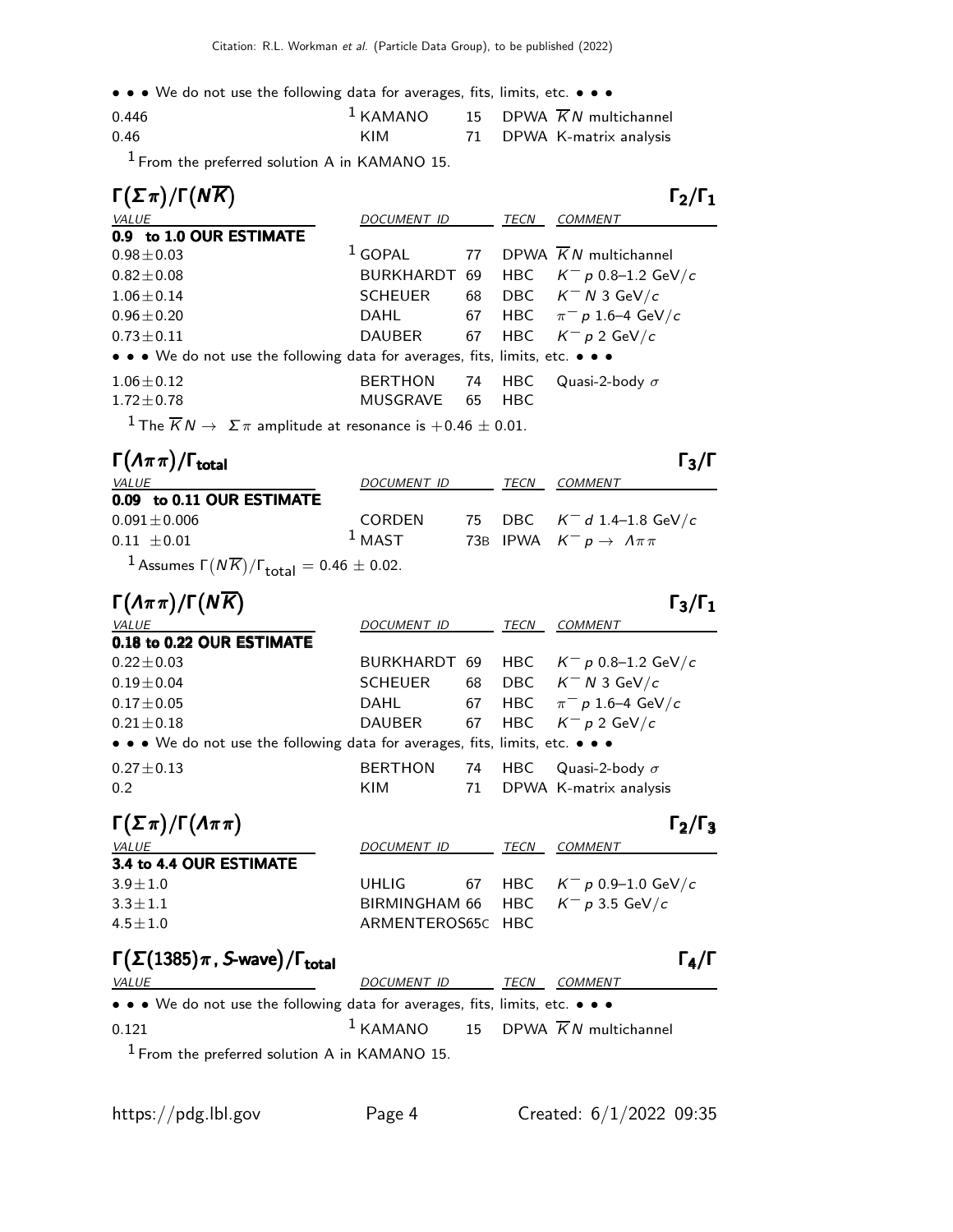| $\Gamma(\Sigma(1385)\pi, D$ -wave)/ $\Gamma_{\rm total}$                                                                                                                                                                                                                                                                                                                                                                                                                              |                                                     |      |            |                                                                    | $\Gamma_5/\Gamma$    |
|---------------------------------------------------------------------------------------------------------------------------------------------------------------------------------------------------------------------------------------------------------------------------------------------------------------------------------------------------------------------------------------------------------------------------------------------------------------------------------------|-----------------------------------------------------|------|------------|--------------------------------------------------------------------|----------------------|
| <i>VALUE</i>                                                                                                                                                                                                                                                                                                                                                                                                                                                                          | DOCUMENT ID                                         |      |            | TECN COMMENT                                                       |                      |
| • • • We do not use the following data for averages, fits, limits, etc. • • •                                                                                                                                                                                                                                                                                                                                                                                                         |                                                     |      |            |                                                                    |                      |
| 0.003                                                                                                                                                                                                                                                                                                                                                                                                                                                                                 | $1$ KAMANO                                          | 15   |            | DPWA Multichannel                                                  |                      |
| $1$ From the preferred solution A in KAMANO 15.                                                                                                                                                                                                                                                                                                                                                                                                                                       |                                                     |      |            |                                                                    |                      |
| $\Gamma(\Sigma(1385)\pi)/\Gamma_{\rm total}$                                                                                                                                                                                                                                                                                                                                                                                                                                          |                                                     |      |            |                                                                    | $\Gamma_6/\Gamma$    |
| <b>VALUE</b>                                                                                                                                                                                                                                                                                                                                                                                                                                                                          | DOCUMENT ID                                         |      | TECN       | <b>COMMENT</b>                                                     |                      |
| $0.041 \pm 0.005$                                                                                                                                                                                                                                                                                                                                                                                                                                                                     | <b>CHAN</b>                                         | 72   | <b>HBC</b> | $K^- p \to \Lambda \pi \pi$                                        |                      |
| $\Gamma(\Sigma(1385)\pi(\rightarrow \Lambda\pi\pi))/\Gamma(\Lambda\pi\pi)$<br>$\Gamma_7/\Gamma_3$<br>The $\Lambda \pi\pi$ mode is largely due to $\Sigma(1385)\pi$ . Only the values of $(\Sigma(1385)\pi)$ / $(\Lambda 2\pi)$<br>given by MAST 73B and CORDEN 75 are based on real 3-body partial-wave analyses.<br>The discrepancy between the two results is essentially due to the different hypotheses<br>made concerning the shape of the $(\pi \pi)$ $S_{\text{-wave}}$ state. |                                                     |      |            |                                                                    |                      |
| <i>VALUE</i><br>CL%<br>$0.58 \pm 0.22$                                                                                                                                                                                                                                                                                                                                                                                                                                                | DOCUMENT ID<br>CORDEN 75                            |      |            | <i>TECN COMMENT</i><br>DBC $K^- d 1.4-1.8 \text{ GeV}/c$           |                      |
| $0.82 \pm 0.10$                                                                                                                                                                                                                                                                                                                                                                                                                                                                       | $^1$ MAST                                           |      | 73B IPWA   | $\mathcal{K}^-\, p \,\rightarrow\,\, \varLambda\pi\pi$             |                      |
| • • • We do not use the following data for averages, fits, limits, etc. • •                                                                                                                                                                                                                                                                                                                                                                                                           |                                                     |      |            |                                                                    |                      |
| < 0.44<br>90                                                                                                                                                                                                                                                                                                                                                                                                                                                                          | WIELAND                                             | 11   |            | SPHR $\gamma p \rightarrow K^+ \Lambda(1520)$                      |                      |
| $0.39 \pm 0.10$                                                                                                                                                                                                                                                                                                                                                                                                                                                                       |                                                     |      |            | <sup>2</sup> BURKHARDT 71 HBC $K^- p \rightarrow (A \pi \pi) \pi$  |                      |
| <sup>2</sup> The central bin (1514–1524 MeV) gives 0.74 $\pm$ 0.10; other bins are lower by 2-to-5<br>standard deviations.<br>$\Gamma(\Lambda(\pi\pi)_{S\text{-wave}})/\Gamma(\Lambda\pi\pi)$                                                                                                                                                                                                                                                                                         |                                                     |      |            |                                                                    | $\Gamma_8/\Gamma_3$  |
| <b>VALUE</b>                                                                                                                                                                                                                                                                                                                                                                                                                                                                          | DOCUMENT ID                                         |      | TECN       | COMMENT                                                            |                      |
| $0.20 \pm 0.08$                                                                                                                                                                                                                                                                                                                                                                                                                                                                       | <b>CORDEN</b>                                       | 75   | DBC        | $K^-$ d 1.4-1.8 GeV/c                                              |                      |
| $\Gamma(\Sigma \pi \pi)/\Gamma_{\rm total}$<br>0.007 to 0.011 OUR ESTIMATE                                                                                                                                                                                                                                                                                                                                                                                                            | DOCUMENT ID                                         |      | TECN       | <b>COMMENT</b>                                                     | $\Gamma_9/\Gamma$    |
| $0.007 \pm 0.002$                                                                                                                                                                                                                                                                                                                                                                                                                                                                     | $1$ CORDEN                                          | 75   | DBC        | $K^-$ d 1.4–1.8 GeV/c                                              |                      |
| $0.0085 \pm 0.0006$                                                                                                                                                                                                                                                                                                                                                                                                                                                                   | <sup>2</sup> MAST                                   | 73   |            | MPWA $K^- p \rightarrow \Sigma \pi \pi$                            |                      |
| $0.010 \pm 0.0015$                                                                                                                                                                                                                                                                                                                                                                                                                                                                    | BARBARO- 69B                                        |      | HBC        | $K^- p$ 0.28-0.45 GeV/c                                            |                      |
| <sup>1</sup> Much of the $\Sigma \pi \pi$ decay proceeds via $\Sigma(1385) \pi$ .<br><sup>2</sup> Assumes $\Gamma(N\overline{K})/\Gamma_{\text{total}} = 0.46$ .                                                                                                                                                                                                                                                                                                                      |                                                     |      |            |                                                                    |                      |
| $\Gamma(\Lambda \gamma)/\Gamma_{\rm total}$                                                                                                                                                                                                                                                                                                                                                                                                                                           |                                                     |      |            |                                                                    | $\Gamma_{10}/\Gamma$ |
| $\frac{\textit{VALUE}\;(\text{units}\;10^{-3})}{\textbf{7}}\;\frac{\textit{EVTS}}{\textbf{to}\;11\;\textbf{OUR}\;\textbf{ESTIMATE}}$                                                                                                                                                                                                                                                                                                                                                  | DOCUMENT ID                                         | TECN |            | <b>COMMENT</b>                                                     |                      |
| $10.7 \pm 2.9 \stackrel{+ 1.5}{_{- 0.4}}$<br>32                                                                                                                                                                                                                                                                                                                                                                                                                                       | <b>TAYLOR</b>                                       | 05   |            | CLAS $\gamma p \rightarrow K^+ \Lambda \gamma$                     |                      |
| $10.2 \pm 2.1 \pm 1.5$<br>290                                                                                                                                                                                                                                                                                                                                                                                                                                                         | ANTIPOV                                             |      |            | 04A SPNX $pN(C) \rightarrow \Lambda(1520)K^{+}N(C)$                |                      |
| $8.0 \pm 1.4$<br>238                                                                                                                                                                                                                                                                                                                                                                                                                                                                  | MAST                                                |      |            | 68B HBC Using $\Gamma(N\overline{K})/\Gamma_{\text{total}} = 0.45$ |                      |
| $\Gamma(\Sigma^0\gamma)/\Gamma_{\rm total}$<br><b>VALUE</b>                                                                                                                                                                                                                                                                                                                                                                                                                           |                                                     |      |            |                                                                    | $\Gamma_{11}/\Gamma$ |
| $0.02 \pm 0.0035$                                                                                                                                                                                                                                                                                                                                                                                                                                                                     | DOCUMENT ID TECN COMMENT<br>1 MAST 68R HRC Not mass |      | 68B HBC    | Not measured; see note                                             |                      |
| <sup>1</sup> Calculated from $\Gamma(A\gamma)/\Gamma_{total}$ , assuming SU(3). Needed to constrain the sum of all the branching ratios to be unity.                                                                                                                                                                                                                                                                                                                                  |                                                     |      |            |                                                                    |                      |

https://pdg.lbl.gov Page 5 Created: 6/1/2022 09:35